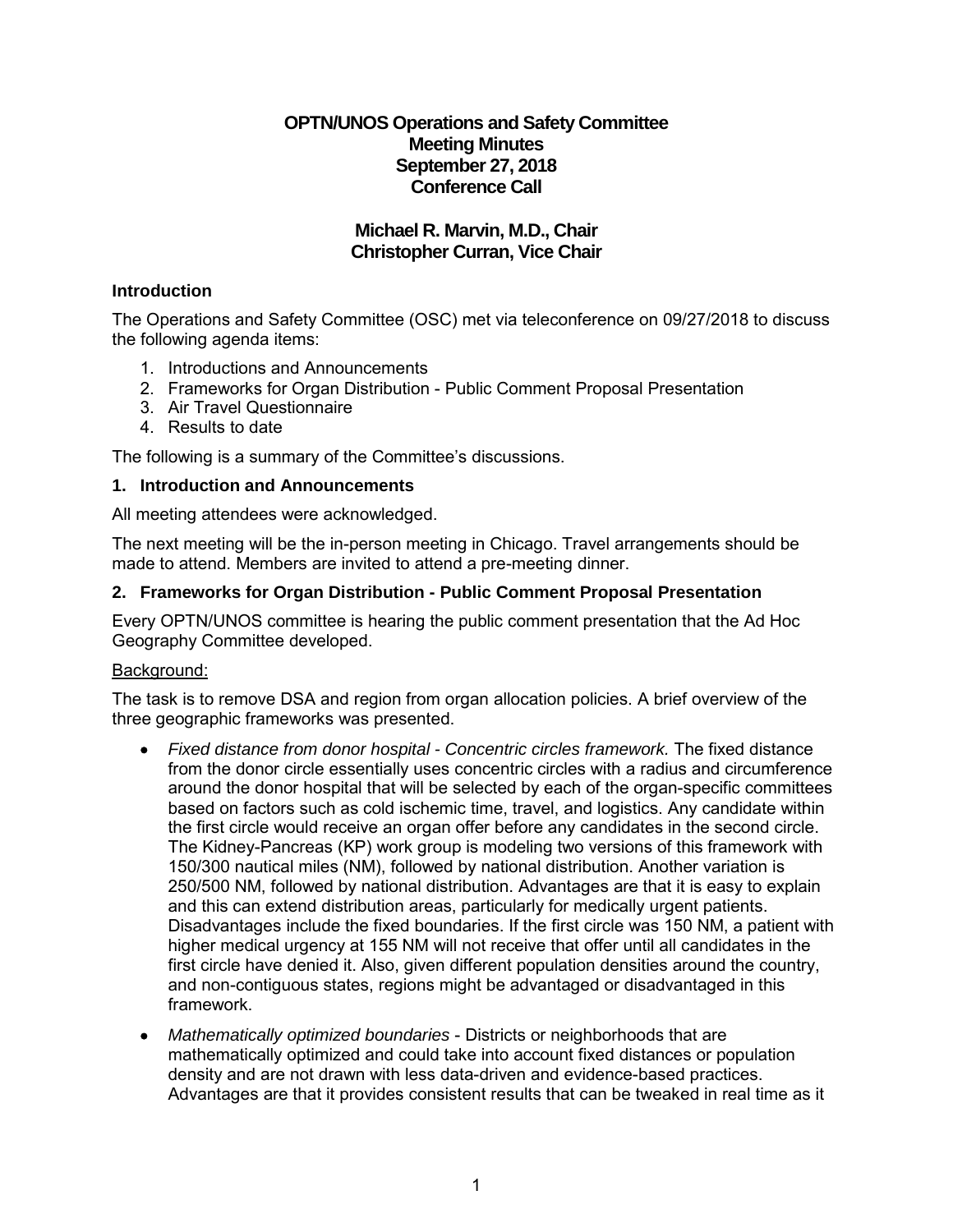is being implemented and districts can be changed as needed. Disadvantages include the boundaries may be complex and difficult to explain, and there are still fixed boundaries issues as in the first framework.

 *Continuous distribution* - This assigns points to candidates based on their medical urgency, how good of a match they are, and then assigns variable points for proximity to the donor hospital. Organ-specific Committees will decide how much they value proximity in relation to other variables including medical urgency. Some candidates would be favored over others with similar medical urgency if they are closer to the donor hospital. This comes down to values-based judgments on behalf of the organ-specific committees, but it would remove boundaries from distribution and use proximity as a scale to award more or less points to a candidate based on distance from donor hospital. A disadvantage is the difficulty in explaining how it would work to the community and patients.

A video with animation is also available on the Transplant Pro website that explains the three frameworks. It will be important to gather feedback on each of these frameworks and identify any potential weaknesses.

# Summary of discussion:

One comment is that the frameworks seem to be centered on the donor hospital, but sometimes the donors are moved. For example, donors travel to recovery centers, so would it the circle center around where the donor came from or to where they were moved. The Committee Chair understood that the circle would be centered around the original donor hospital. If the distance is related to cold time it would not make sense. UNOS staff confirmed this.

The concern about difficulty educating the public should not be a high priority. UNOS will be more than capable of educating the public about the final framework as they have done with other concepts such as Model for End Stage Liver Disease (MELD). The continuous distribution framework seems to be the most complicated and defensible in terms of organ outcome, fairness and equities. It would be easier to explain a limitation due to cold time, rather than a limitation due to a fixed boundary.

One question concerned heart patients who are still at risk for dying but stable. It was asked how to not disadvantage people on the waitlist who are sick, but maybe not as sick. They wait for so long that they end up dying. With the continuous distribution model, it forces committees to make those value judgments in terms of medical urgency, outcomes, and weighting proximity against those. This will have to come from public input, consensus building and considerations within the committees. It is a valid concern that would be considered in each committee.

One comment was that each of the frameworks will diminish the role of the OPO, as they are based on geography and not on the OPO. It was asked whether the OPO structure and policies will need to be evaluated in the near future. The Chair stated he was not aware of any discussions regarding changing OPOs or DSAs that they serve.

#### Next steps:

Every member is asked to complete a survey about this proposal. A link to the survey will be emailed out.

# **3. Air Travel Questionnaire**

#### Summary of discussion:

The Chair thanked everyone for the time they have taken in completing the questionnaire with the OPOs and transplant centers. There are 15 more OPOs that need to be contacted for the air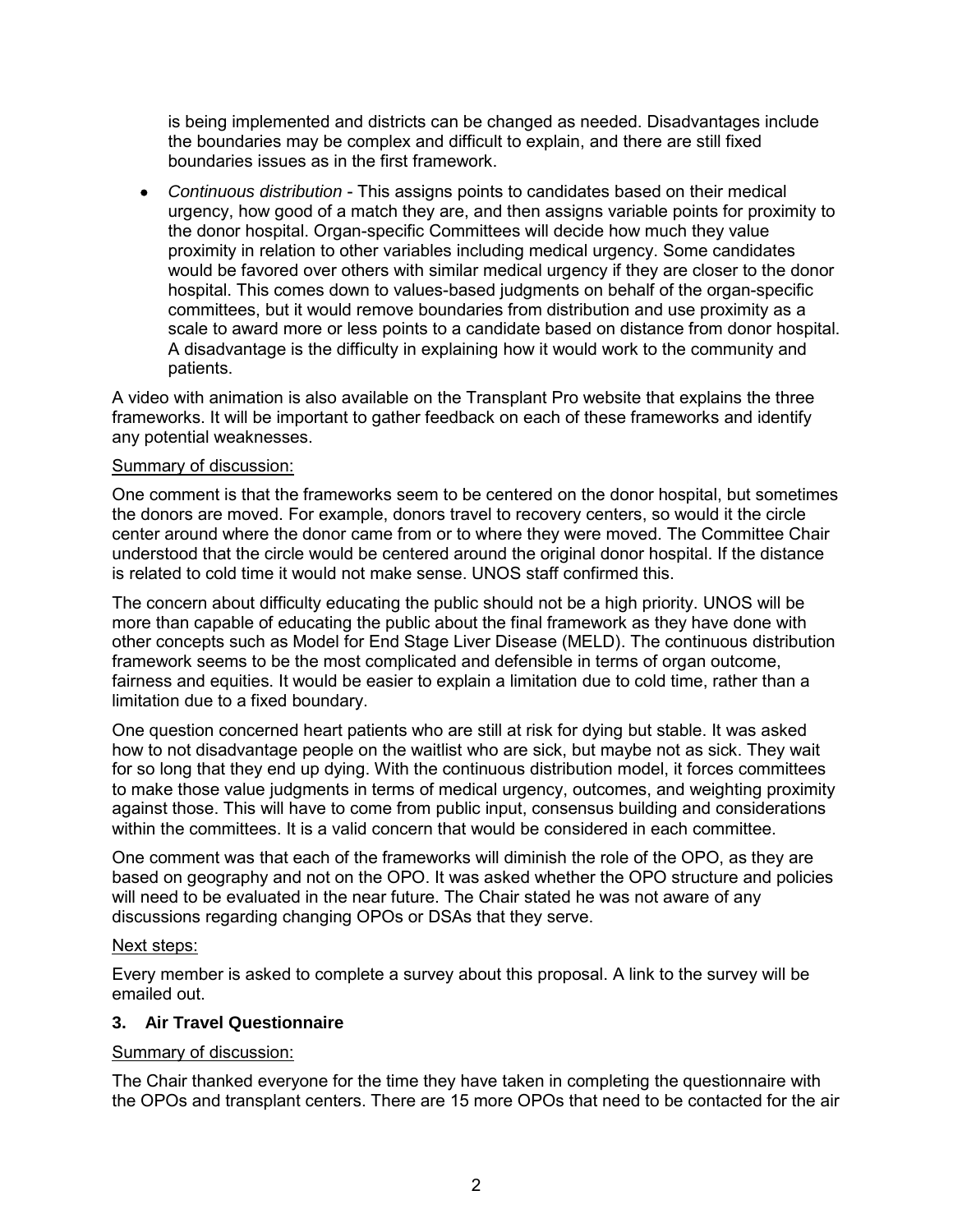travel questionnaire. Some of them were reassigned to different members who volunteered. Others are still being worked on or will be completed. Additional contact information can also be found in UNet<sup>SM</sup>

One comment was that when making the calls to complete the questionnaire, one response was that the Association of Organ Procurement Organizations (AOPO) is doing a detailed cost survey, trying to come up with increased cost estimates for some of the programs. It might be helpful to come together and share findings with them. OSC leadership is in agreement and has been in touch with them.

### **4. Results to Date**

### Summary of discussion:

Yes/no responses are the easiest to analyze and were grouped together in an Excel document that was presented. Answers across each organ are fairly similar with the majority of the answers being no. There is no exact ground mileage cutoff.

If they own or lease or hire their own pilots, the answers are overwhelmingly no. Most do not own their plane. One comment was that percentages of results would also be helpful.

Most have answered that they do not have trouble finding planes or pilots for transporting organs. But for surgeons, the answers are more split. This may be an issue more for programs not in a metropolitan city. Since this is a high-level analysis, this should be evaluated regionally.

Many respondents indicated that they have cases delayed from a lack of planes. Estimates of the percentage of cases delayed from lack of planes range from 0% to 40%.

The farthest driving distance in miles or minutes varies. Some OPOs do not drive more than ten miles and some people will drive up to 960 minutes for a kidney. One comment was that in one state all the donor hospitals are within 10 miles of the OPO, so there is a lot of variation. They would be willing to drive farther, but don't have that opportunity. These data could be broken into region when looking at it in more depth.

The interview covers the percent of organs transplanted by air. Hearts are largely transported by air and only kidneys did not have at least one response with 100% traveling by air. There is a huge range of values that may or may not reveal more information when broken down by area. One comment was that one of the interviewed programs does not do lungs; they recover them and then always transport them.

When asked if OPOs are unable to increase pilots if necessary, the answer was primarily yes. The majority of OPOs responded that they do not use helicopters.

Some of the cost information showed counts to get a grid pattern for what people entered. For the cost of flight, one person said \$900 per hour and four said \$3,500 per hour. No information was provided per mile. Ground costs range from flat fees to no cost because staff drove themselves. There were two different centers that replied it is uncommon for them to have to get two pilots and two planes to bring them there and then if the OR is delayed they have to go back and have another plane and pilot come. That situation made the costs double. The majority of respondents have indicated there is not a charge for planes or pilots on call.

In lung allocation there were some free response questions about the OPOs experience with the recent lung allocation changes. The majority indicated a neutral experience and then a positive experience was the second most common response. One comment was that the neutral/positive answers are encouraging because the initial instinct was that there would be a lot more negative responses.